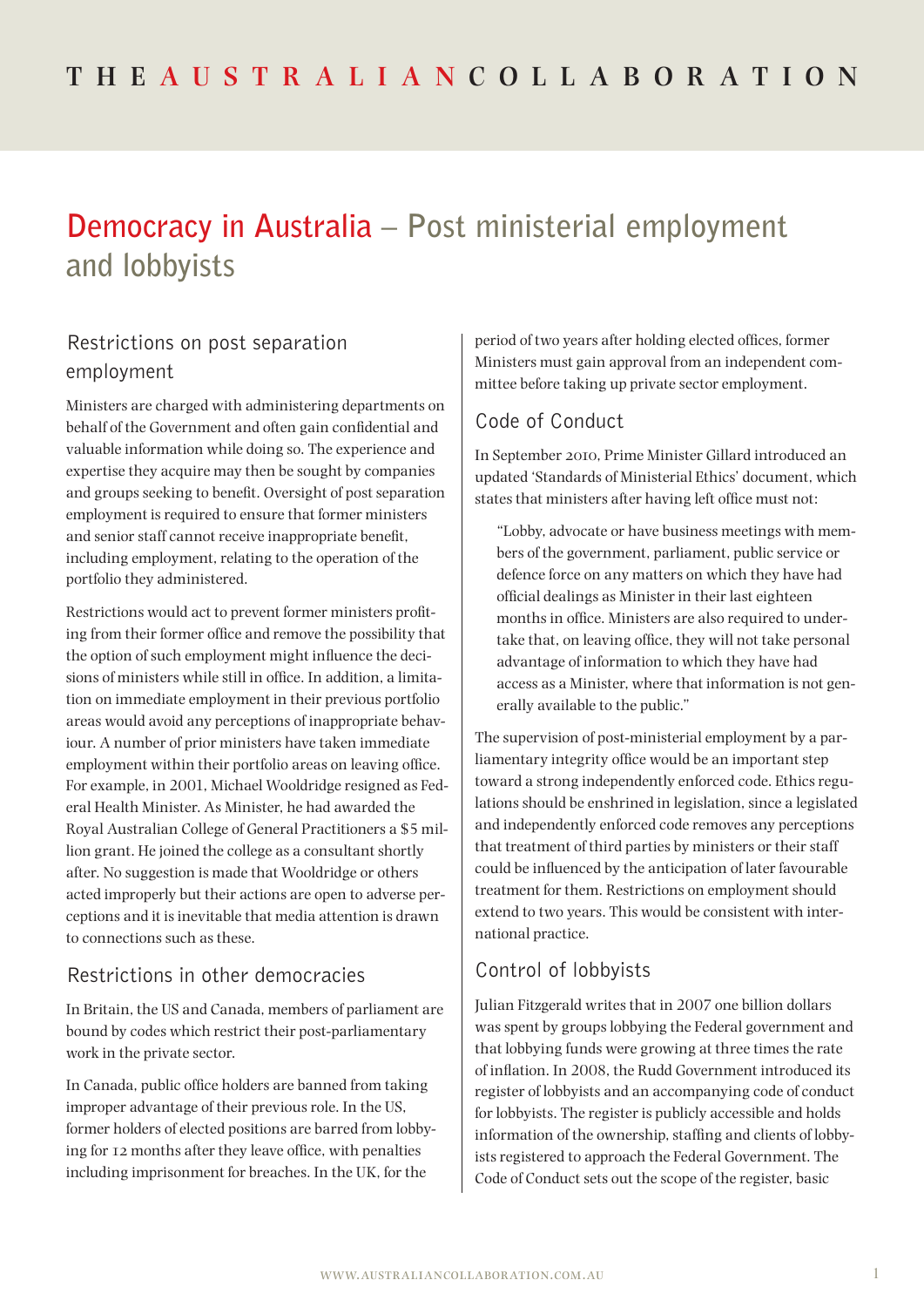ethical principles of lobbying, and prohibits certain individuals from joining the register. Former Ministers and Parliamentary Secretaries are barred for 18 months after their relevant employment, and senior staff of these persons for 12 months.

## Problems with the register

In early 2010, The Age newspaper reported that while the Federal Government was performing a very broad review of taxation, large legal and accounting firms were lobbying the Federal government. Senior staff and consultants of these firms included former Labor State Premiers Wayne Goss, Bob Carr and Steve Bracks. No suggestion is made that these former premiers have been engaged in improper lobbying but their roles related to firms which have been engaged in lobbying illustrates the potential for inappropriate action by former politicians. The key point is that because the staff of these firms are directly employed, their lobbying activities are unregulated. At the same time, the firms have donated hundreds of thousands of dollars to political parties. The Age describes lobbying activity as having gone "deeper into the shadows", as a lobbyists' register which covers only lobbying companies cannot bring this activity to light.

The register, furthermore, contains no reports from the lobbyists who are registered; once a lobbyist is registered, his or her activities are invisible to the public.

John Warhurst points out that some of the biggest players in lobbying are employed directly by companies, and they must be held to the same level of scrutiny as lobbying organisations. The register should also report meetings which have taken place with Ministers and ministerial staff.

# More effective control of lobbyists

If the restrictions on lobbyists are to be effective, the code of conduct and register of lobbyists must be integrated with the code of conduct for Ministers. Currently, the Ministerial Code of Conduct sets out a duty to deal only with properly registered lobbyists but a much more transparent system is needed to:

• cover lobbyists who are directly employed by large service providers as well as lobbying firms

- include mechanisms for public recording and exposure of lobbying activity
- be regulated by a Parliamentary Integrity Officer.

#### Review

A review of the current lobbying code of conduct was completed in July 2011 and included recommendations regarding:

- the need for lobbyists to disclose details of any former government representatives on their declarations relating to the code
- the possibility of electronic submissions of statutory declarations.

The Senate Finance and Administration Committee further examined the Lobbying Code of Conduct and the Lobbyist register and reported in March 2012, generally concluding that the Code was operating effectively and meeting its defined objectives. No recommendations for change were made.

Further reforms are needed to include details of all people engaged by lobbyists to assist their activities. The provisions relating to post separation employment of ministers and others remain to be strengthened.

#### Sources

Lobbyist control plans in disarray, The Age, February 6, 2010 **[http://www.theage.com.au/national/lobbyist-control](http://www.theage.com.au/national/lobbyist-control-plans-in-disarray-20100205-nipq.html)[plans-in-disarray-20100205-nipq.html](http://www.theage.com.au/national/lobbyist-control-plans-in-disarray-20100205-nipq.html)**

The Persuaders, The Age, February 6, 2010 http://www.theage.com.au/business/the-persuaders-20100205-nitf.html

Department of the Prime Minister and Cabinet, Lobbyist Code of Conduct and Lobbyists Register **<http://lobbyists.pmc.gov.au/index.cfm>**

Fitzgerald, J., 2007, The Need for Transparency in Lobbying, Discussion Paper 16/07, Democratic Audit of Australia **[http://democratic.audit.anu.edu.au/](http://democratic.audit.anu.edu.au/papers/20070920fitz_lobbying.pdf) [papers/20070920fitz\\_lobbying.pdf](http://democratic.audit.anu.edu.au/papers/20070920fitz_lobbying.pdf)**